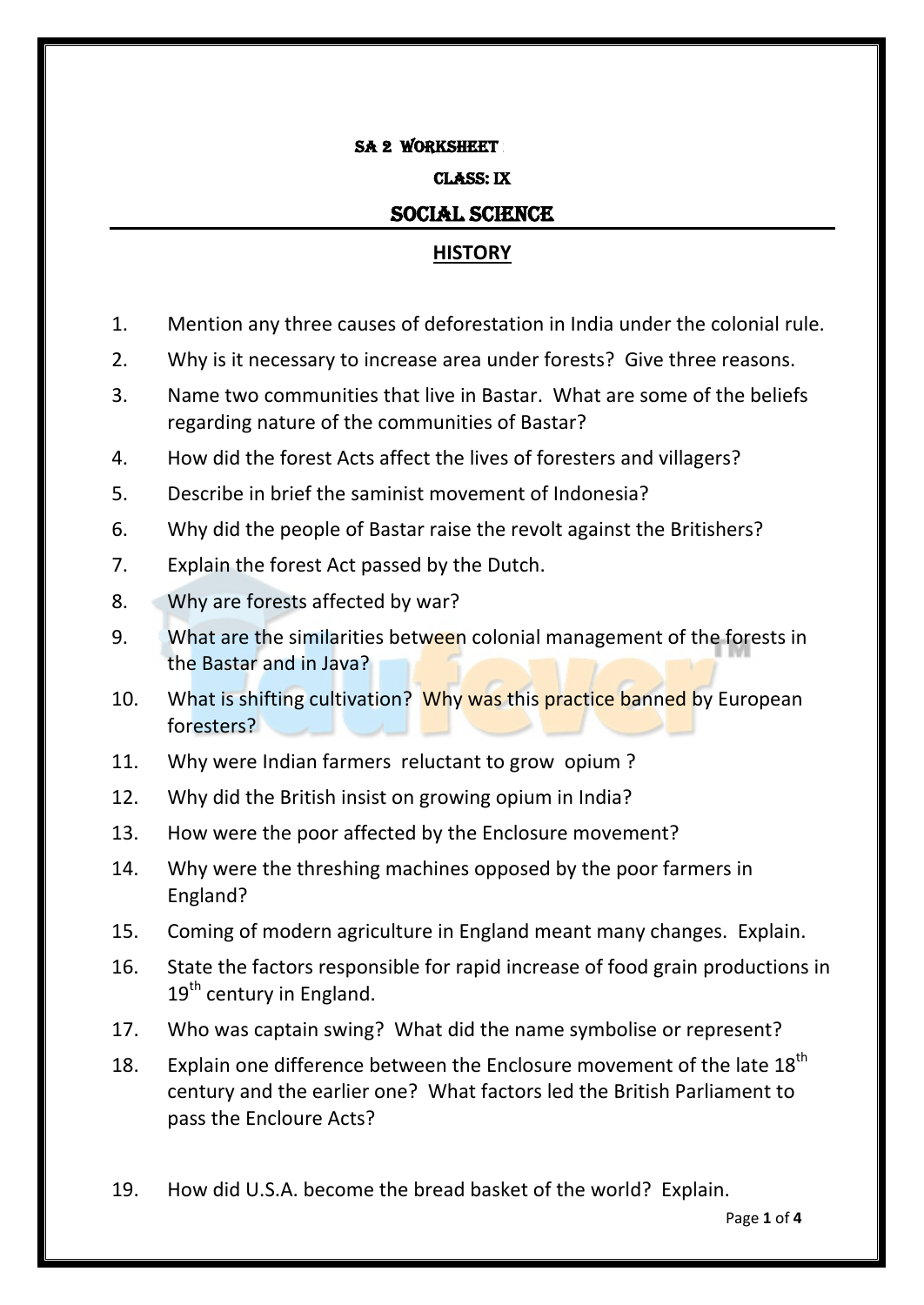- 20. What were the advantages and disadvantages of mechanical harvesting machines in the U.S.A.?
- 21. When were the "Laws of Cricket" drawn up? What was stated in the first written 'law's of cricket'?
- 22. What changes were introduced in the game of cricket during the  $19<sup>th</sup>$ century?
- 23. Why did Mahatma Gandhi condemn the pentougulav Tournament?
- 24. Explain why cricket became popular in India and the West Indies. Can you give reasons why it did not become popular in countries in South America?
- 25. What changes were introduced in cricket in the late  $18<sup>th</sup>$  Century?
- 26. "The Battle of Waterloo was won on the playing fields of Eton" Elucidate.
- 27. Test Cricket is a unique game in many ways. Discuss.
- 28. Who was Kerry Packer? What innovations did Kerry Packer introduce which changed the nature of the game?

# **GEOGRAPHY**

- 1. Distinguish between the Cold Weathers Season and the Hot Weather Season of India by explaining three distinctive features.
- 2. Explain the factors controlling the Indian Weather conditions.
- 3. Explain the four features of the Monsoon rains.
- 4. What are "Jet Streams"? How do they affect the climate of India?
- 5. Define Monsoons. What do you understand by break in Monsoons?
- 6. Discuss the Mechanism of Monsoons.
- 7. Discuss the regional variations in the climatic conditions of India with the help of suitable examples.
- 8. Explain any three characteristics of cold weather season.
- 9. Why has India a rich heritage of flora and fauna?
- 10. Distinguish between Tropical Evergreen forests and Deciduous forests.
- 11. What are the main reasons of deforestation and suggest some measures to conserve forests.
- 12. Describe the major vegetations zones of the Himalayan region.
- 13. Write three measures to protect wildlife.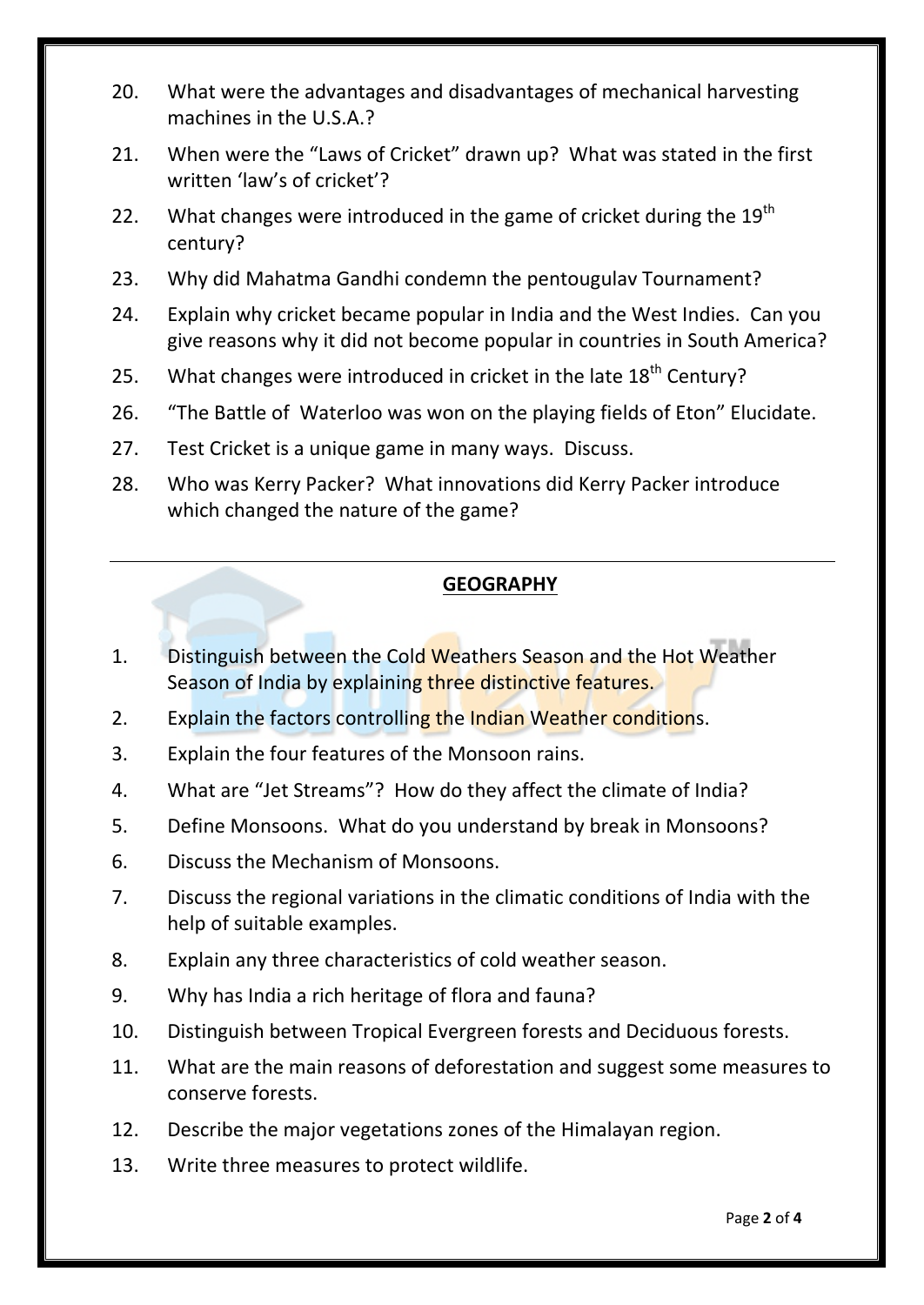- 14. What is meant by population growth? Explain the two ways in which it is expressed.
- 15. What are the factors responsible for the distribution of population in India?
- 16. What are the various activities undertaken in the primary, secondary and tertiary sectors? Explain with examples.
- 17. Discuss the major components of population growth.
- 18. What are the significant features of the National population policy 2000?
- 19. How is migration a determinant factors of population change?
- 20. On an outline map of India mark and label the following :
	- a. An area receiving rainfall more than 400 cm.
	- b. Thiruvananthapuram, Chennai, Mumbai weather stations
	- c. National parks Corbett, Dachigam
	- d. Areas of evergreen forests.
	- e. Areas having tropical deciduous forests.
	- f. The state having highest sex ratio.
	- g. The most populous state of India
	- h. The state having high density of population.

# **CIVICS**

- 1. Why do we need a parliament?
- 2. What features of the Indian Judiciary make it most powerful in the world?
- 3. Describe the powers and functions of the Prime Minister in India?
- 4. Discuss the powers and functions of the Parliament.
- 5. "Lok Sabha" is more powerful than the "Rajya Sabha" explain by giving three examples.
- 6. According to Election laws, what a party or a candidate cannot do during elections?
- 7. What are the main functions of the Elections commission of India?
- 8. Describe any three challenges to free and fair elections.
- 9. How is the Judicial system organized? Explain its importance in Indian democracy.

тм